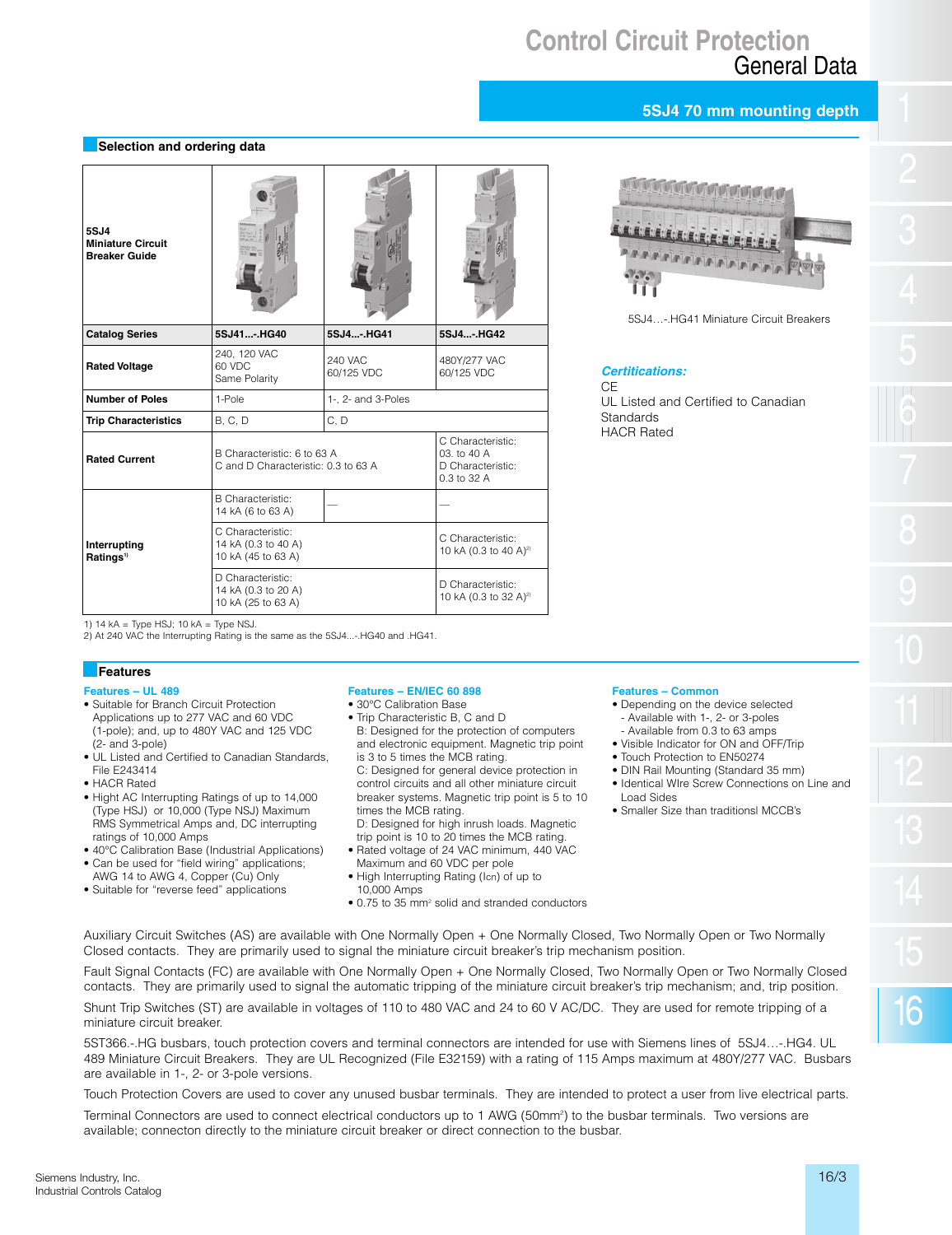# **Control Circuit Protection**<br>General Data

# **5SJ4 Branch Circuit Protection**

# Technical data

|                                                         |                                                   | 5SJ41HG40                             | 5SJ4-. HG41                                                                        | 5SJ4-.HG42 |  |  |
|---------------------------------------------------------|---------------------------------------------------|---------------------------------------|------------------------------------------------------------------------------------|------------|--|--|
| <b>Standards</b><br><b>Certifications</b>               |                                                   |                                       | EN 60898; EN 60947-2; UL 489; CSA C22.2 No. 5-02<br>CE; cULus, UL File No. E243414 |            |  |  |
| <b>Tripping characteristic</b>                          |                                                   | B, C, D                               | C, D                                                                               |            |  |  |
| Number of poles                                         |                                                   | 1                                     | 1, 283                                                                             |            |  |  |
| <b>Operating voltage</b>                                | Min. V AC/DC                                      | 24                                    |                                                                                    |            |  |  |
| $-$ IFC 60898                                           | Max. V DC/pole                                    | 60                                    |                                                                                    |            |  |  |
|                                                         | Max. V AC                                         | 440                                   |                                                                                    |            |  |  |
| - UL 489 and CSA C22.2 No. 5-02                         | Max. V AC                                         | 240 Same Polarity                     | 240                                                                                | 480Y/277   |  |  |
|                                                         | V DC/1P                                           | 60                                    | 60                                                                                 | 60         |  |  |
|                                                         | V DC/2P, 3P                                       |                                       | 125                                                                                | 125        |  |  |
| Interrupting rating $\frac{1}{2}$                       |                                                   |                                       |                                                                                    |            |  |  |
| - I <sub>cn</sub> to IEC 60898-1                        | kA AC                                             | 10                                    |                                                                                    |            |  |  |
| - UL 489 and CSA C22.2 No. 5-02                         |                                                   | Type NSJ: 10kA                        |                                                                                    |            |  |  |
| AC: Max. RMS Symmetrical                                | kA AC                                             | Type HSJ: 14kA                        | Type NSJ: 10kA                                                                     |            |  |  |
| Touch protection to EN 50274                            |                                                   | Yes                                   |                                                                                    |            |  |  |
| Degree of protection to EN 60529                        |                                                   |                                       | IP20, with connected conductors                                                    |            |  |  |
| <b>CFC and silicone free</b>                            |                                                   | Yes                                   |                                                                                    |            |  |  |
| <b>Mounting</b>                                         |                                                   | On standard mounting rail (DIN 35 mm) |                                                                                    |            |  |  |
| Device depth                                            | mm                                                | 70                                    |                                                                                    |            |  |  |
| <b>Terminals</b>                                        |                                                   |                                       |                                                                                    |            |  |  |
| - Identical screw terminals on both line and load sides |                                                   | Yes                                   |                                                                                    |            |  |  |
| - Terminal tightening torque                            | lb. in.                                           | 31                                    |                                                                                    |            |  |  |
|                                                         | Nm                                                | 3.5                                   |                                                                                    |            |  |  |
| <b>Conductor cross sections</b>                         | mm <sup>2</sup><br>Solid and Stranded: 0.75 to 35 |                                       |                                                                                    |            |  |  |
|                                                         | mm <sup>2</sup>                                   |                                       | Finely Stranded, with end sleeve: 0.75 to 25                                       |            |  |  |
|                                                         | <b>AWG</b>                                        | 14 to 4, 60/75°C, Cu Only             |                                                                                    |            |  |  |
| <b>Calibration Base</b>                                 | $^{\circ}C$                                       |                                       | 40 (UL 489) 30 (EN 60898)                                                          |            |  |  |
| Average service life, with rated load                   |                                                   | 20,000 actuations                     |                                                                                    |            |  |  |
| <b>Ambient temperature</b>                              | $^{\circ}$ C                                      |                                       | -25 to 45, occassionally +55, max. 95% humidity                                    |            |  |  |
| <b>Storage Temperature</b>                              | $^{\circ}$ C                                      | $-40$ to $+75$                        |                                                                                    |            |  |  |
| Resistance to vibration to IEC 60068-2-6                | m/s <sup>2</sup>                                  | 60 at 10 Hz to 150 Hz                 |                                                                                    |            |  |  |

1) See Selection and ordering data for specific device interrutping rating

## **Busbar & Connecting Terminals**

| <b>Material Version</b>                   |                                    | <b>Busbars</b><br><b>Connecting Terminals</b> |             |                 |
|-------------------------------------------|------------------------------------|-----------------------------------------------|-------------|-----------------|
|                                           |                                    | 5ST3663                                       | 5ST3666-0HG | 5ST3666-2HG     |
|                                           |                                    | 5ST3664                                       |             |                 |
|                                           |                                    | 5ST3665                                       |             |                 |
| <b>Standards</b><br><b>Certifications</b> |                                    | <b>UL 489</b><br>UL Listed, File No. E243414  |             |                 |
| <b>Operating voltage</b>                  |                                    |                                               |             |                 |
| $-$ IEC 60898                             | <b>VAC</b>                         | 690                                           |             |                 |
| - UL 489                                  | <b>VAC</b>                         | 480Y/277 and 240                              |             |                 |
| Rated current to 40°C                     | A                                  | 115                                           |             |                 |
| <b>Busbar cross section</b>               | mm <sup>2</sup>                    | 16 (Copper)                                   |             |                 |
| <b>Conductor cross sections</b>           | Solid and Stranded mm <sup>2</sup> |                                               | 2.5 to 35   | 2.5 to 50       |
|                                           | AWG                                |                                               | 14 to $2$   | 14 to 1         |
| <b>Terminal tightening torque</b>         | Ib. in.                            |                                               | 30          | 30 <sub>o</sub> |
|                                           | N <sub>m</sub>                     |                                               | 3.3         | 3.3             |
| <b>Temperature Resistance</b>             | $^{\circ}$ C                       | 200 - UL 94-V0/0.4mm                          |             |                 |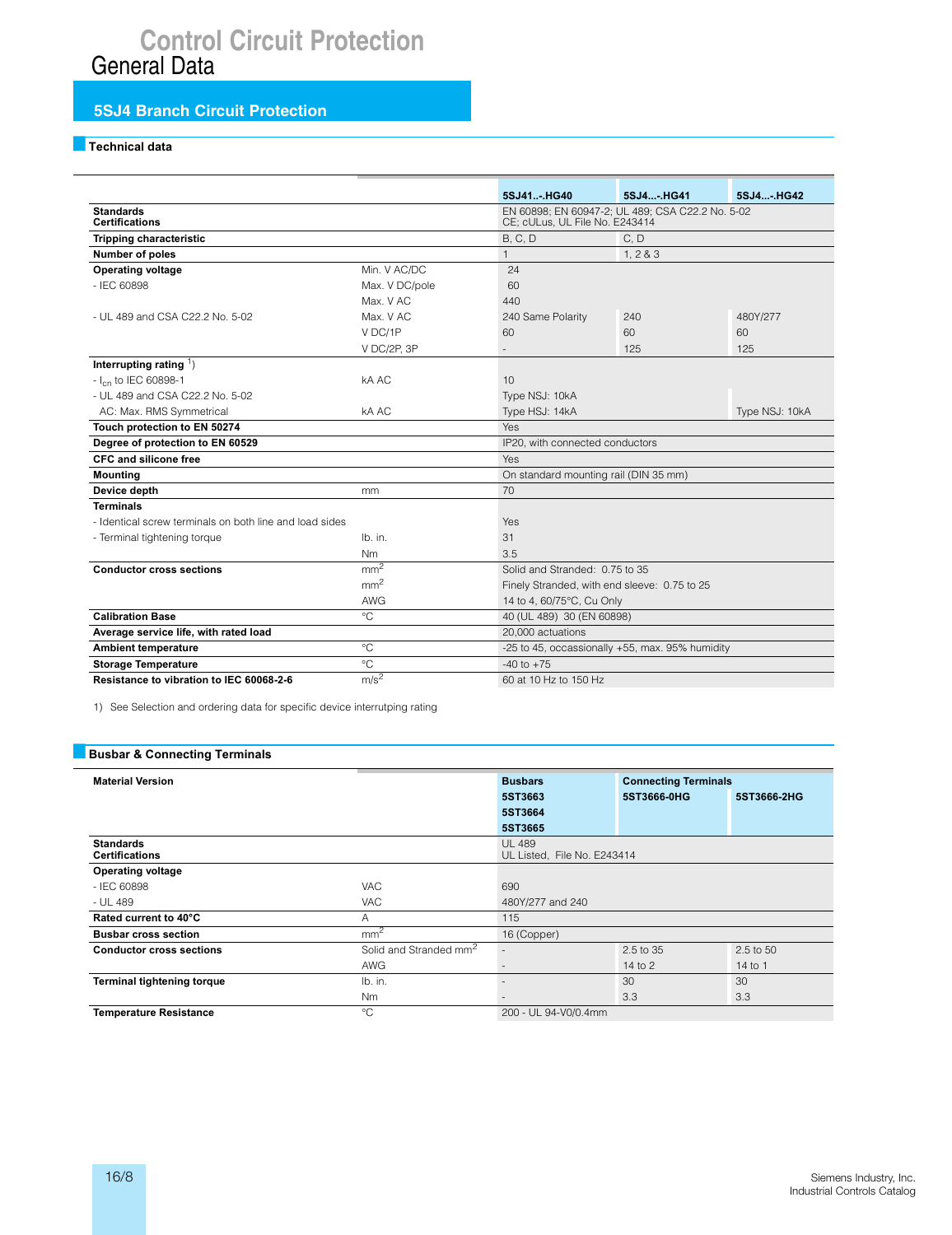# **5SJ4 Branch Circuit Protection**

# **Technical data**

**Auxilliary Switch (AS), Fault Signal Contacts (FC) and Shunt Trip (ST)**

| <b>Material Version</b>                |                 | <b>AS</b>                            | FC          | <b>ST</b>      |                          |
|----------------------------------------|-----------------|--------------------------------------|-------------|----------------|--------------------------|
|                                        |                 | 5ST301.0HG                           | 5ST302, 0HG | 5ST3030-0HG    | 5ST3032-0HG              |
| <b>Standards</b>                       |                 | UL 489; CSA C22.2 No. 5-02           |             |                |                          |
|                                        |                 | IEC/EN 62019, IEC/EN 60947-5-1       |             | IEC/EN 60947-1 |                          |
| <b>Certifications</b>                  |                 | CE, UL 489, CSA, UL File No. E321559 |             |                |                          |
| Rated voltages/-load                   |                 | IEC AC V 400   230                   |             | 110 to 415     | 24 to 60                 |
|                                        |                 | AC A 2   6 (NC:AC13, NO: AC14)       |             |                |                          |
|                                        |                 | DC V 220   110   60   24             |             | 110            | 24 to 60                 |
|                                        |                 | DCA 1   1   3  <br>6 (DC 13)         |             | $\sim$         | $\sim$                   |
|                                        |                 | UL AC V 480   277   240   120        |             | 110 to 480     | 24 to 60                 |
|                                        |                 | ACA 1.5   3   4   6                  |             | $\sim$         |                          |
|                                        |                 | DC V 125   60                        |             |                | 24 to 60                 |
|                                        |                 | $DCA$ 1   3                          |             | ۰.             | н.                       |
| <b>Contact load</b>                    |                 | min. 50 mA, 24 V                     |             | ۰.             | $\overline{\phantom{a}}$ |
| <b>Conductor cross-sections</b>        | <b>AWG</b>      | 2214                                 |             | 2214           |                          |
|                                        | mm <sup>2</sup> | 0.52.5<br>0.52.5                     |             |                |                          |
| Terminals - terminal tightening torque | Nm              | $0.5$ max.<br>$0.8$ max.             |             |                |                          |
|                                        | lb/in.          | 4.5                                  |             | 6.8            |                          |

# **Applications**

Auxiliary Switch (AS), Fault Signal Contact (FC) and Shunt Trip (ST) accessories are used with 5SJ4…-.HG4. miniature circuit breakers (CB) and are mounted to the right of them.



Maximum of one ST + Maximum of two AS or FC in any combination.

#### **Dimensions**





5ST3 030-0HG 5ST3 031-0HG